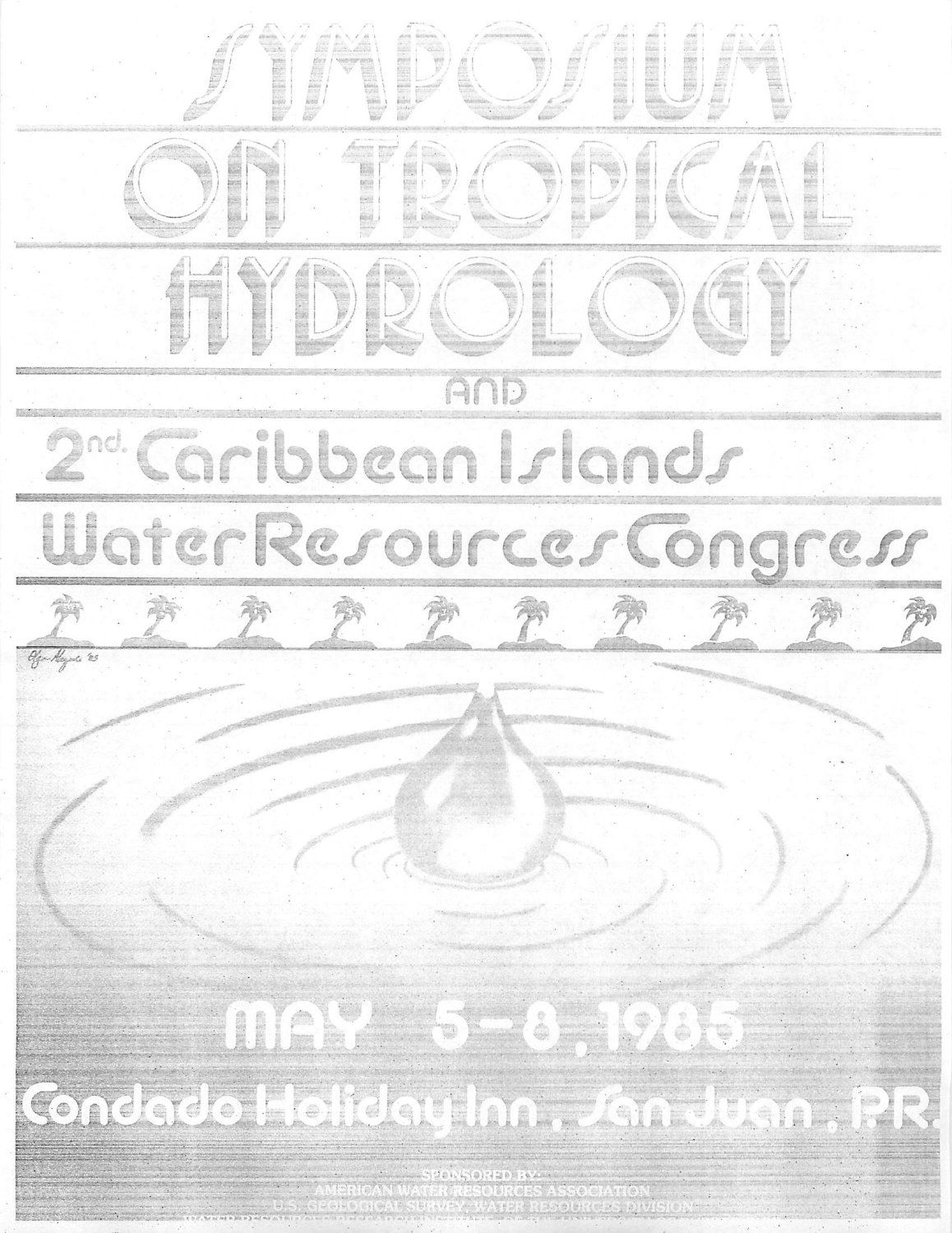#### PROCEEDINGS

of a Symposium held in San Juan, Puerto Rico

May 5-8,1985

# *INTERNATIONAL SYMPOSIUM ON* TROPICAL HYDROLOGY AND 2nd CARIBBEAN ISLANDS WATER RESOURCES CONGRESS

**Edited by** FERDINAND QUINONES **and** ANA V. SANCHEZ

**Sponsored by**

AMERICAN WATER RESOURCES ASSOCIATION U.S. GEOLOGICAL SURVEY, WATER RESOURCES DIVISION WATER RESOURCES RESEARCH INSTITUTE UNIVERSITY OF PUERTO RICO

**Co-Sponsored by**

PUERTO RICO ENVIRONMENTAL QUALITY BOARD PUERTO RICO DEPARTMENT OF NATURAL RESOURCES U.S. ENVIRONMENTAL PROTECTION AGENCY

# American Water Resources Association

5410 Grosvenor Lane, Suite 220 Bethesda, Maryland 20814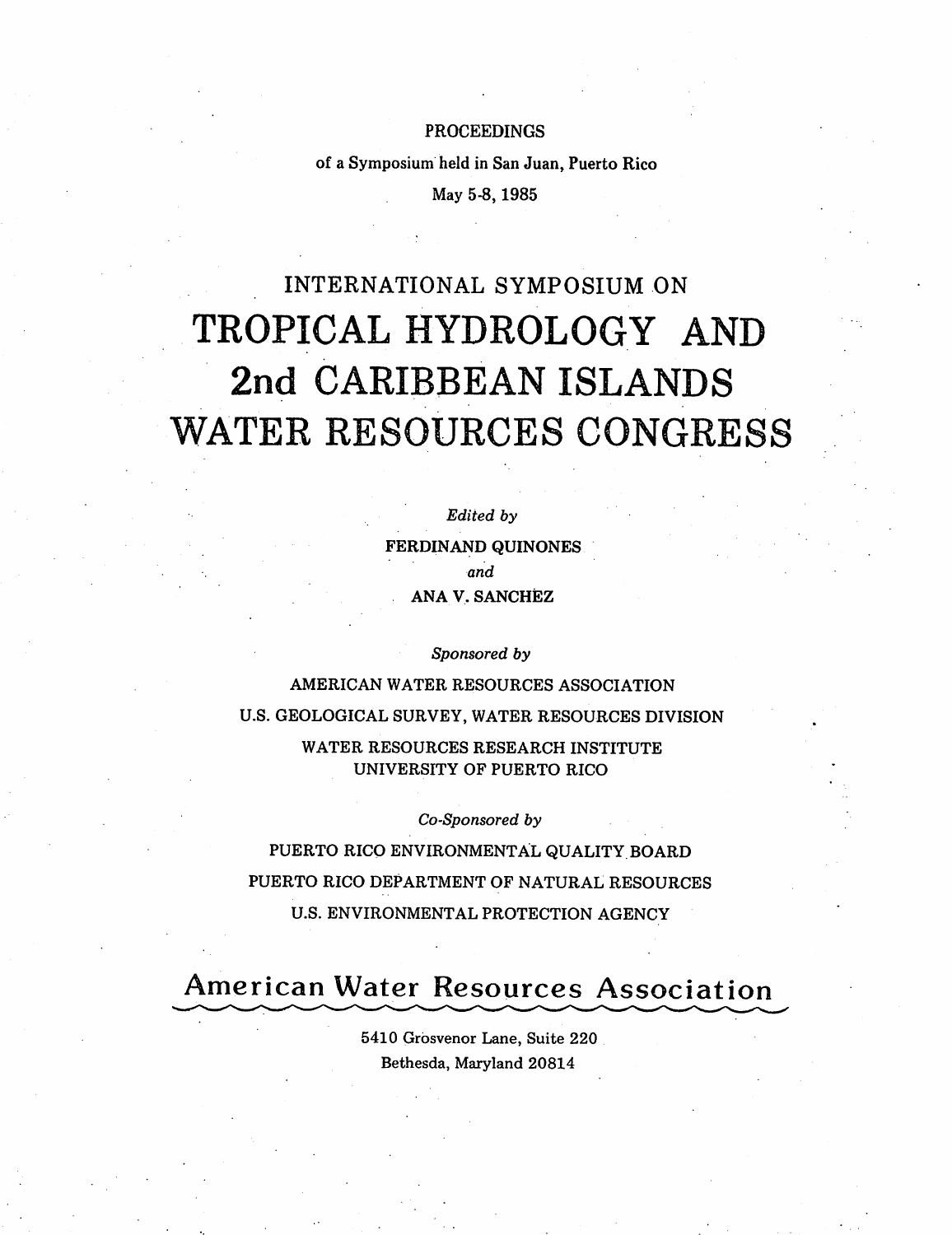#### AMERICAN WATER RESOURCES ASSOCIATION TECHNICAL PUBLICATION SERIES TPS-85-1

ia<br>M à

 $\frac{1}{2}$ 

计计算 计算法算

#### 1985 COPYRIGHT BY THE AMERICAN WATER RESOURCES ASSOCIATION

All rights reserved. No part of this book may be reproduced in any form or by any mechanical means, without written permission by the publisher. These proceedings were published by the American Water Resources Association, 5410 Grosvenor Lane, Suite 220, Bethesda, Maryland 20814. The selection and presentation of material in this volume are the responsibility of the authors involved and do not neces sarily reflect the views or policies of the Editors or the American Water Resources Association; U.S. Geo logical Survey, Water Resources Division; Water Resources Research Institute, University of Puerto Rico; Puerto Rico Environmental Quality Board; Puerto Rico Department of Natural Resources; and the U.S. Environmental Protection Agency. Communications in regard to this publication should be sent to the Circulation Department of the American Water Resources Association, 5410 Grosvenor Lane, Suite 220, Bethesda, Maryland 20814.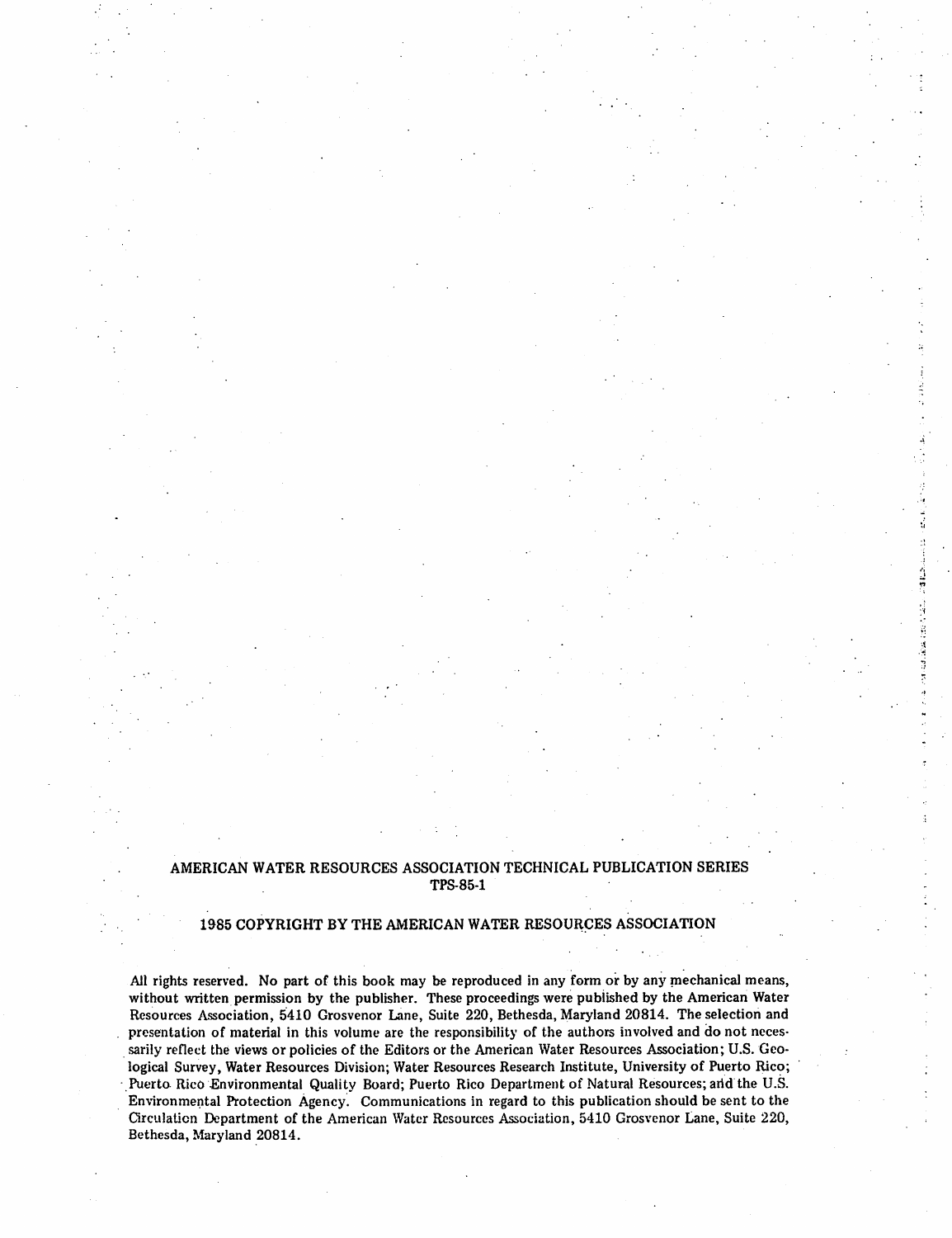#### PREFACE

The subject of "Tropical Hydrology" is one that has recently become more popular in the water re sources community. The importance of the tropics in the overall world hydrologic balance is now more evident in light of the potential changes in the world's climate arid hydrology from human's activities. The investigations conducted in the great tropical areas in Africa (Central Congo Basin) and South America (Amazons River Basin) have shown that the hydrologic balance of these regions is crucial to the ecological balance of the world. Great changes in the globe's climate could result if the hydrologic sys tems in these and other tropical areas are significantly altered. The only means of determining whether any significant changes are occurring is through detailed investigations of the components of the hydrologic cycle in these tropical areas.

The investigations of tropical hydrology must include hydrologic systems smaller than the Congo and Amazons' basins. The belt of tropical regions in the world includes many smaller regions, peninsulas and islands that contribute significantly to the hydrologic balance of the world. Additionally, these smaller regions can serve as "laboratories" where many of the processes that take place in the much larger re gions can be studied, documented, and simulated.

The hydrology of the tropics is affected by many factors that manifest themselves in a series of characteristics of the tropical regions of the world. Wind patterns, temperature, humidity, insolation, physiography, geology, drainage, and precipitation are among the principal factors. The manifestations occur in the form of trade winds, monsoons, tropical storms and hurricanes, high humidity, high tem perature and evapotranspirations rates, floods, landslides and erosion. The investigations of these pro cesses involves traditional methods in hydrology as well as new techniques.

The organization of this "International Symposium on Tropical Hydrology" followed a pathway that resulted in a natural division of the sessions presented at the meeting. The session on "General Hydro logy" covers topics that bridge several of the manifestations of the hydrologic factors in the tropics. Since many islands fall within the tropical zones of the world, a significant number of papers were grouped in the "Hydrology of Islands" session. One of the principal characteristics of the tropics is the intensity and duration of rainfall, many times as part of storms and hurricanes which result in severe floods. The session on "Floods and Hurricanes" includes excellent examples of these characteristics. The rapid advancements in the area of simulation has resulted in the development of many modeling approaches toward hydrologic processes. These models are being applied in the tropical regions in an effort to better understand these systems. A cross section of models now in use were included in the "Modeling of Hydrologic Processes" session.

The study of the hydrology of the tropics is still in its initial phases. Many important investigations dealing with karst hydrology, ground-water quality, sedimentation and erosion processes, geochemical interactions, evapotranspiration, acid rain, aquifer characteristics, and many other topics are not covered in these proceedings. This opens the door for future symposia on the subject.

> **FERDINAND QUINONES ANA V. SANCHEZ** Editors U.S. Geological Survey Water Resources Division Caribbean District GPO Box 4424 San Juan, Puerto Rico 00936

*in*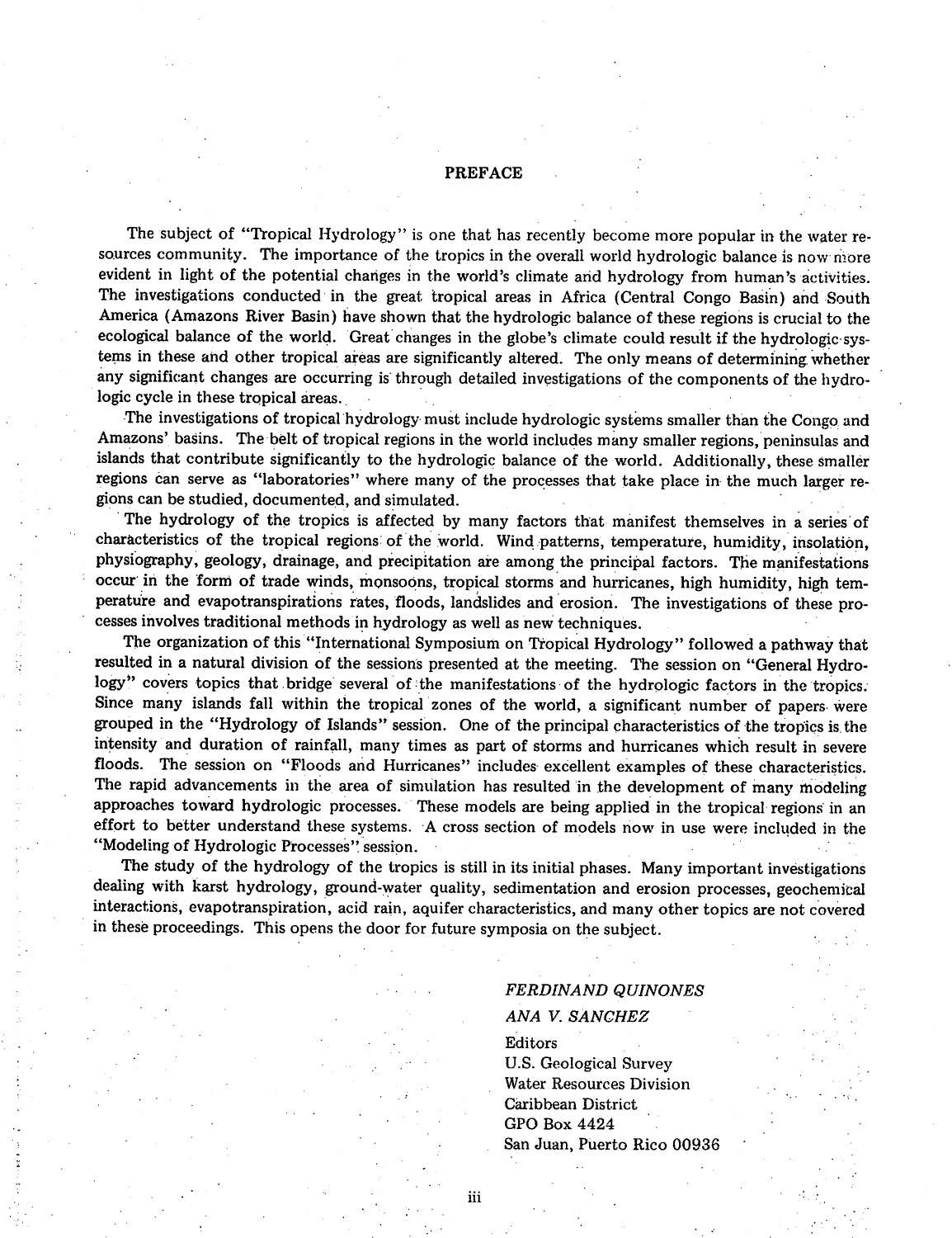#### ACKNOWLEDGMENTS

The editors would like to acknowledge the assistance received from the following people that helped in the organization of the Symposium and in the preparation of these Proceedings:

MS. RAQUELINE RUIZ, U.S. Environmental Protection Agency, Vice-Chairperson of the Symposium Organizing Committee

DR. RAFAEL MUNOZ CANDELARIO, Director of Water Resources Research Institute of the University of Puerto Rico

ENGINEER CARL SODERBERG, Vice President, Puerto Rico Environmental Quality Board

MR. FELIX APONTE, Director, Water Resources Division, Puerto Rico Department of Natural Resources

MS. MARISOL MORALES, Water Quality Division, Puerto Rico Environmental Quality Board

ENGINEER JORGE MARTINEZ U.S. Environmental Protection Agency

DR. ARIEL LUGO U.S. Forest Service

Arts and Drafting Section of the Library of the University of Puerto Rico, Mayaguez Campus (cover illustration)

The selection and presentation of material in this volume are the responsibility of the authors involved and do not necessarily reflect the view of the Publisher or Editors.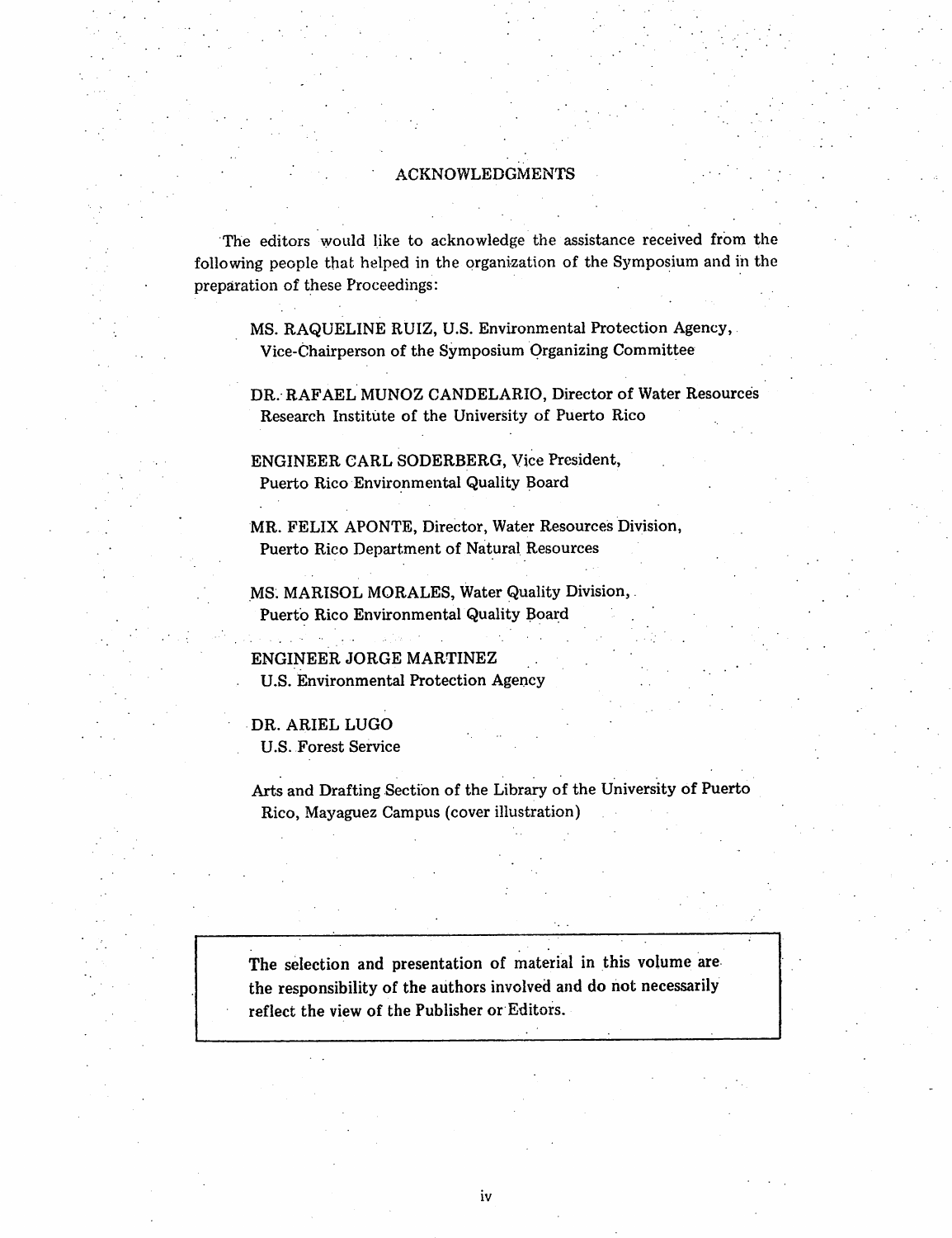## *TABLE OF CONTENTS*

## Session *I-A* GENERAL *HYDROLOGY*

| Development of Groundwater in Karst Zones of Somalia                                                                                                              |  |
|-------------------------------------------------------------------------------------------------------------------------------------------------------------------|--|
| Tropical Deforestation and Evapotranspiration                                                                                                                     |  |
| Hydrologic Budgets for Undisturbed and Regenerating Tropical Rainforests on Hillslopes<br>In Northeastern Costa Rica                                              |  |
| The Effect of Irrigation Modernization on Groundwater Balance: South Coast of Puerto Rico                                                                         |  |
| Heavy Metal Concentration in Sludge-Soil Systems as a Result of Water Infiltration<br>- Lueny Morell de Ramirez, Jaime Benitez Rodriguez, and Francisco Barba  20 |  |
| Runoff Disposal in the Limestone Region of Northern Puerto Rico                                                                                                   |  |
| Investigation, Analysis and Remedial Actions Taken for the Containment of Groundwater<br>Contamination in a Karst Tropical Environment                            |  |
| The Joint Probability Approach to Design Hydrology in the Tropics                                                                                                 |  |
| Development of a Forest Water Resources Inventory for Puerto Rico                                                                                                 |  |

### Session I-B

#### HYDROLOGY OF ISLANDS

 $\ddot{\phantom{a}}$ 

| Response of Aquifer to Monsoon Rainfall in Central Java, Indonesia                                                                                                                                                            |  |
|-------------------------------------------------------------------------------------------------------------------------------------------------------------------------------------------------------------------------------|--|
| General Hydrology and Water Quality of Layou River in Dominica, Buccament River in<br>St. Vincent, and Troumassee River in St. Lucia, British West Indies                                                                     |  |
| Estimating the Capacity of a Salty Limestone Aquifer in Puerto Rico to Receive, Store,<br>and Release Injected Freshwater Using Chloride Mass Balance<br>- Douglas V. Whitesides, Vicente Quinones-Aponte, and Allen Zack  50 |  |
| A Brief Analysis of Tropical Rainfall Extremes and Frequencies in Puerto Rico                                                                                                                                                 |  |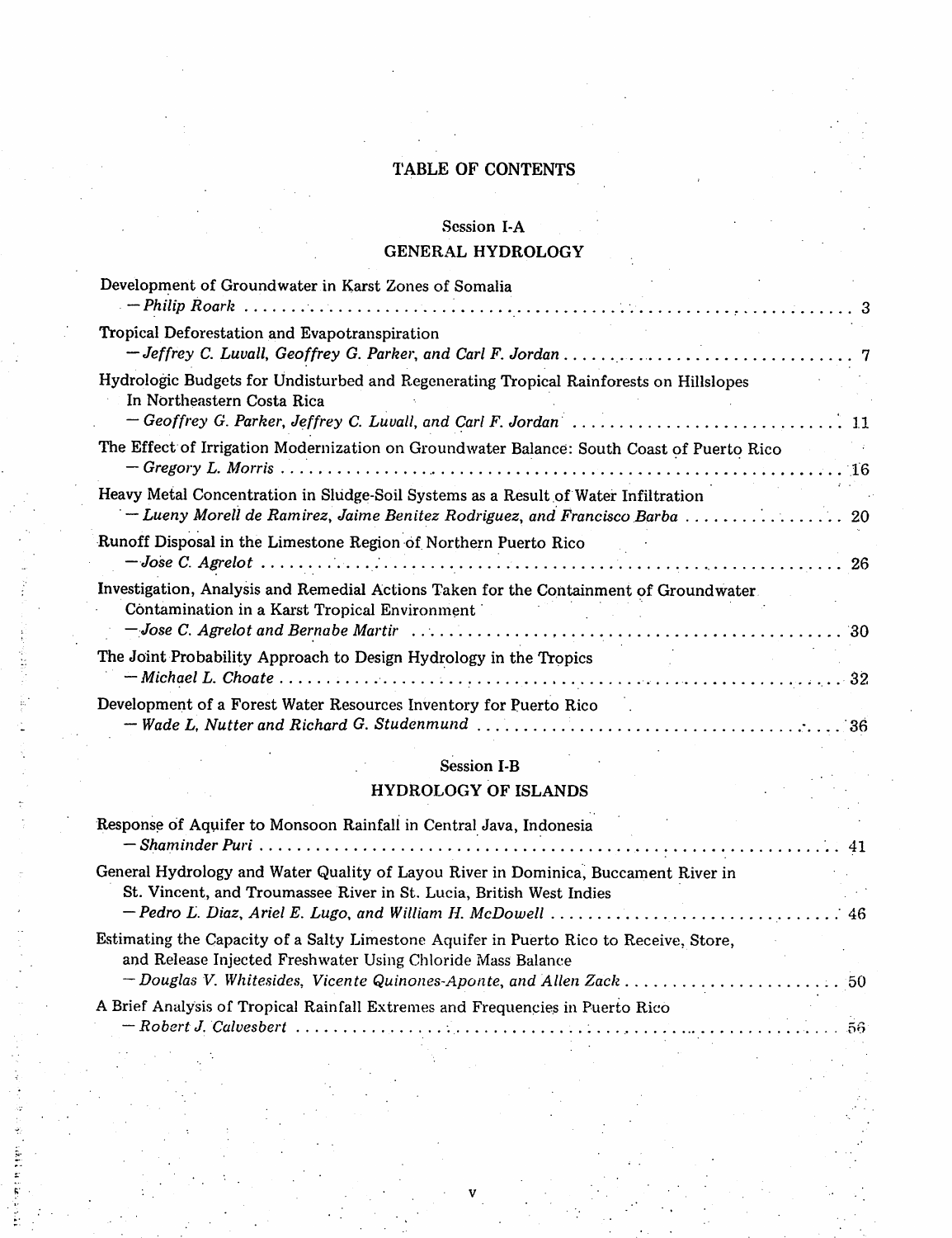| Water Quality and Chemical Evolution of Ground Water Within the North Coast Limestone<br>Aquifers of Puerto Rico                                                                                                                                                                              |    |
|-----------------------------------------------------------------------------------------------------------------------------------------------------------------------------------------------------------------------------------------------------------------------------------------------|----|
| The Relationship Between the Isotopic Composition of Precipitation and Hydrologic Systems<br>in Jamaica and The Application of 222Rn in Measuring Groundwater Discharge to the<br>Martha Brae River, Jamaica<br>- Katherine Kelly Ellins, Errol Douglas, H. J. Simpson, and Sally Mathieu  63 |    |
| Acid Precipitation in Puerto Rico: Seasonal Trends and Chemical Composition                                                                                                                                                                                                                   |    |
| Development of a Fresh Water Supply from the Water-Table Aquifer on a Barrier Island                                                                                                                                                                                                          |    |
| Hydrological Design in Presence of Limited Data                                                                                                                                                                                                                                               |    |
| Strategies for Water Management on a Small Island                                                                                                                                                                                                                                             | 76 |

## Session II-A

 $\sim$   $\sim$ 

## FLOODS AND HURRICANES

| Hourly Rainfalls Associated with Tropical Storms and Hurricanes Near the Upper Texas                                                                       |
|------------------------------------------------------------------------------------------------------------------------------------------------------------|
| Gulf Coast                                                                                                                                                 |
| Influence of Tropical Storms on Runoff-Producing Rainfall in the Southwestern United States                                                                |
| A Proposed Rainfall Classification System                                                                                                                  |
| Floods of April 18, 1983, on St. Thomas and St. John, U.S. Virgin Islands                                                                                  |
| Rainfall Extremes in Central and Southern Florida                                                                                                          |
| Effect of Change in Landuse on Design Floods of Rural Catchments of Semi-Arid North-East<br><b>Brazil</b>                                                  |
| Quantifying Flood Discharges in Mountainous Tropical Streams.<br>$-$ Vernon B. Sauer, Russell E. Curtis, Jr., Luis Santiago-Rivera, and Ralph Gonzalez 104 |
| A Hydrologic Solution for Urban Flooding in Teresina, Brazil                                                                                               |
| An Approach to Flood Simulation of Complex Floodplains                                                                                                     |